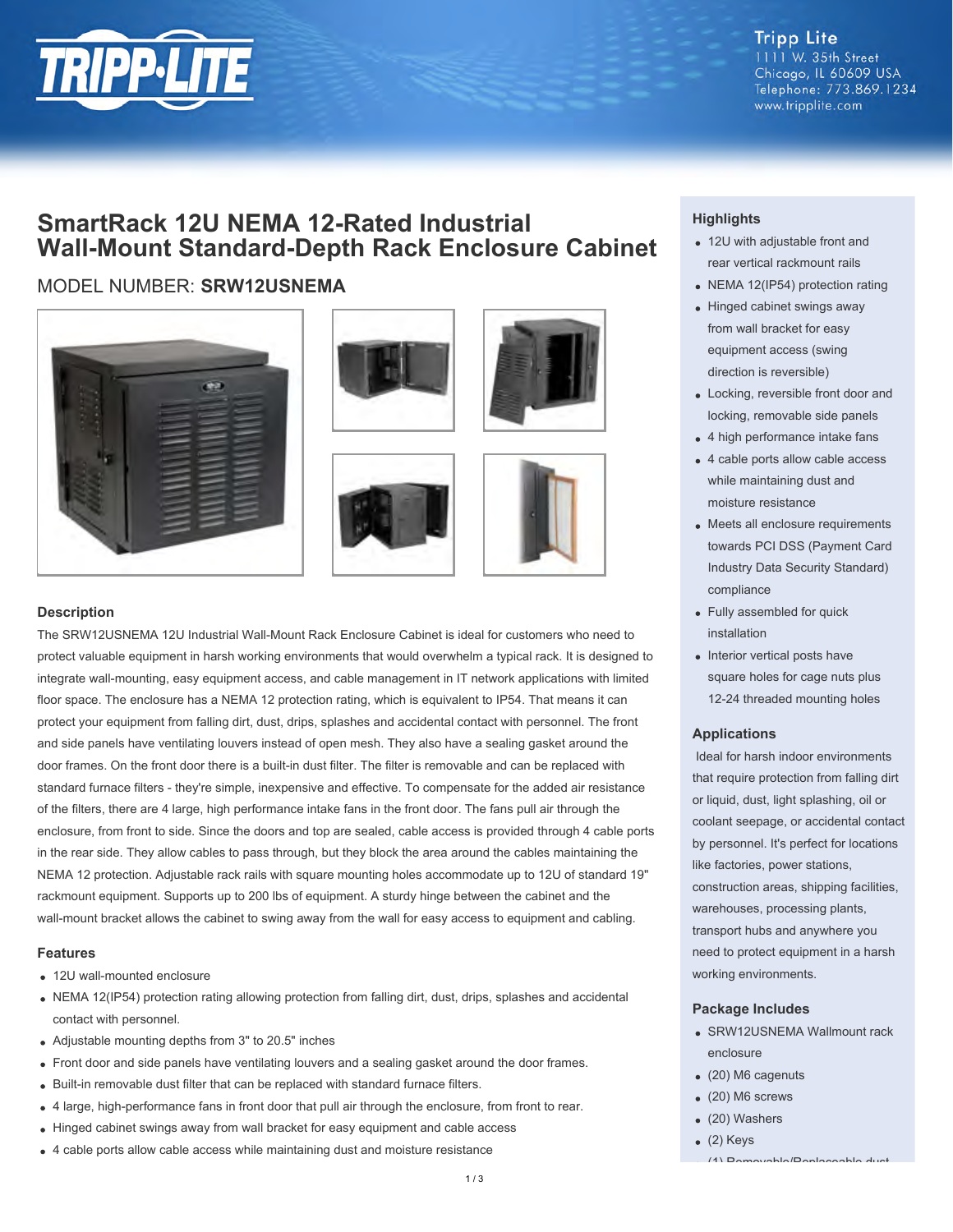

- Locking, reversible front door
- Locking, removable louvered side panels
- Fully assembled for quick installation
- Meets all enclosure requirements towards PCI DSS (Payment Card Industry Data Security Standard) compliance
- 2 year warranty

# **Specifications**

| <b>OVERVIEW</b>                                    |                                             |
|----------------------------------------------------|---------------------------------------------|
| Style                                              | <b>Wall Mounted</b>                         |
| <b>PHYSICAL</b>                                    |                                             |
| Installed Whole System Maximum<br>Rack Depth (in.) | 20.5                                        |
| Installed Whole System Maximum<br>Rack Depth (cm)  | 52.1                                        |
| Installed Whole System Minimum<br>Rack Depth (in.) | 3                                           |
| Installed Whole System Minimum<br>Rack Depth (cm)  | 7.62                                        |
| Rack Height (U Spaces)                             | 12                                          |
| Shipping Dimensions (hwd / in.)                    | 28.88 x 29.63 x 27.250                      |
| Shipping Dimensions (hwd / cm)                     | 73.36 x 75.26 x 68.13                       |
| Shipping Weight (lbs.)                             | 86                                          |
| Shipping Weight (kg)                               | 38.7                                        |
| Unit Dimensions (hwd / in.)                        | 25 x 23.63 x 21.6                           |
| Unit Weight (lbs.)                                 | 60                                          |
| Unit Weight (kg)                                   | 27.21                                       |
| Unit Dimensions (cm)                               | EXTERNAL DIMENSIONS: 63.5 x 60 x 54.9 (HWD) |
| Color                                              | <b>Black</b>                                |
| Weight Capacity - Stationary (lbs.)                | 200                                         |
| Factory Preset Rack Depth (in.)                    | 10.42                                       |
| Factory Preset Rack Depth (cm)                     | 26.47                                       |
| Hinged (Swings Away from Wall<br>Bracket)          | Yes                                         |
| <b>SPECIAL FEATURES</b>                            |                                             |
| Grounding Lug                                      | Front and Back door frames                  |

- (1) Removable/Replaceable dust
- filter
- Owner's Manual